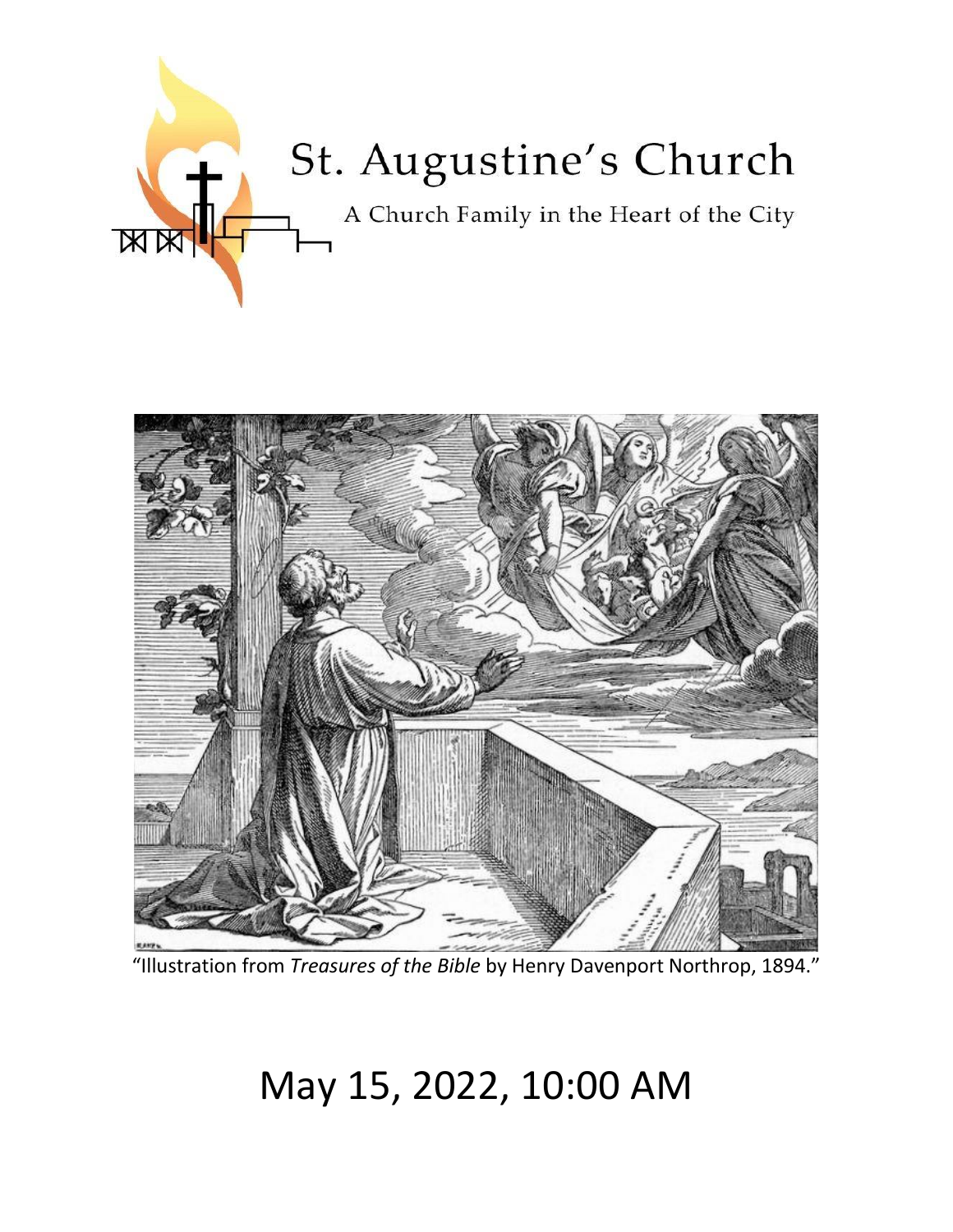# **Fifth Sunday of Easter – Stephen Ministry Sunday The Holy Eucharist** May 15, 2022

#### **Prelude**

**Processional Hymn: #500 "Sister Let Me Be Your Servant"**

**Sister, let me be your servant; Let me be as Christ to you. Pray that I might have the grace to let you be my servant too.**

**We are pilgrims on a journey. Fellow trav'llers on the road. We are here to help each other, walk the mile and bear the load.**

**I will hold the Christ-light for you, in the night-time of your fear. I will hold my hand out to you; speak the peace you long to hear.**

**I will weep when you are weeping, when you laugh I'll laugh with you; I will share your joy and sorrow till we've seen this journey through.**

**When we sing to God in heaven, we shall find such harmony; Born of all we've known together of Christ's love and agony.**

**Brother, let me be your servant, let me be as Christ to you; Pray that I may have the grace to let you be my servant too.**

**Welcome and Announcements** The Rev. Dr. Gillian Breckenridge

**Stephen Minister Commissioning**

**Children's Focus Children's Focus** 

#### **The Gathering of the Community**

*Celebrant* The grace of our Lord Jesus Christ, and the love of God, and the fellowship of the Holy Spirit, be with you all.

*People* **And also with you.**

*Celebrant* Almighty God,

*People* **to you all hearts are open, all desires known, and from you no secrets are hidden. Cleanse the thoughts of our hearts by the inspiration of your Holy Spirit, that we may perfectly love you, and worthily magnify your holy name; through Christ our Lord. Amen.**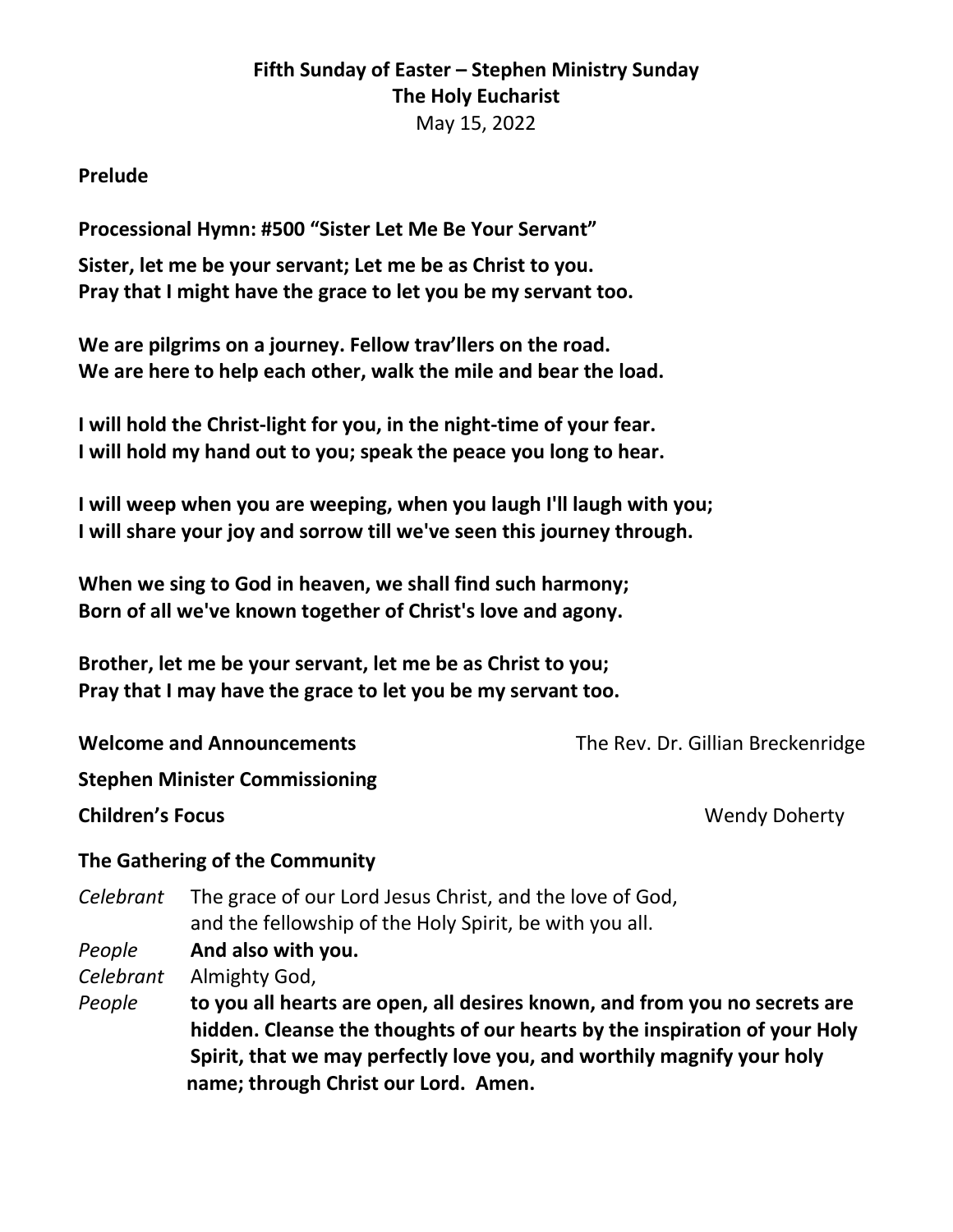#### **Gloria**

**Glory to God, to God in the highest, and peace to his people on earth. Lord God, heavenly King, almighty God and Father, we worship you, we give you thanks, we praise you for your glory, we worship you, we give you thanks, we praise you for your glory. Glory to God, to God in the highest, and peace to his people on earth. Glory to God, to God in the highest, and peace to his people on earth.**

**Lord Jesus Christ, only Son of the Father, Lord God, Lamb of God, you take away the sin of the world: have mercy on us, you are seated at the right hand of the Father: receive our prayer, receive our prayer.**

**For you alone are the Holy One, you alone are the Lord, you alone are the Most High, Jesus Christ, you alone are the Most High, Jesus Christ, with the Holy Spirit, in the glory of God, of God the Father, Amen, Amen.**

#### **The Collect of the Day**

*Celebrant* Let us pray. *(all kneeling)*

*All* **Almighty God, your Son Jesus Christ is the way, the truth, and the life. Give us grace to love one another and walk in the way of his commandments, who lives and reigns with you and the Holy Spirit, one God, now and for ever. Amen.**

#### **The Proclamation of the Word**

*At the conclusion of each reading, the reader shall say:* **The Word of the Lord.** *And the people shall respond*: **Thanks be to God.**

**First Reading** Acts 11:1-8 **Barbara Ramp** 

The apostles and the believers throughout Judea heard that the Gentiles also had received the word of God. **<sup>2</sup>** So when Peter went up to Jerusalem, the circumcised believers criticized him **<sup>3</sup>** and said, "You went into the house of uncircumcised men and ate with them."

**4** Starting from the beginning, Peter told them the whole story: **<sup>5</sup>** "I was in the city of Joppa praying, and in a trance I saw a vision. I saw something like a large sheet being let down from heaven by its four corners, and it came down to where I was. **<sup>6</sup>** I looked into it and saw four-footed animals of the earth, wild beasts, reptiles and birds. **<sup>7</sup>** Then I heard a voice telling me, 'Get up, Peter. Kill and eat.'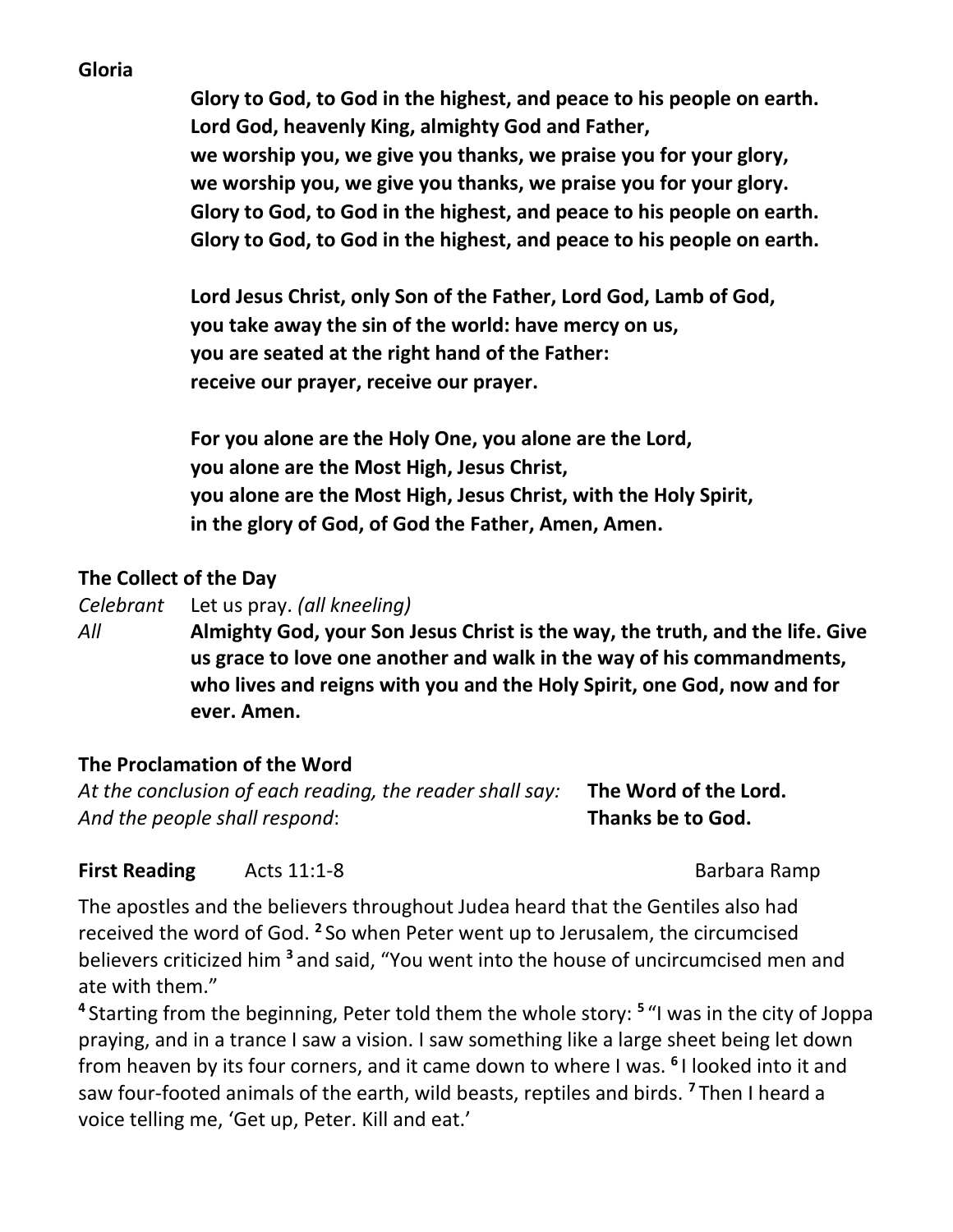**8** "I replied, 'Surely not, Lord! Nothing impure or unclean has ever entered my mouth.' **9** "The voice spoke from heaven a second time, 'Do not call anything impure that God has made clean.' **<sup>10</sup>** This happened three times, and then it was all pulled up to heaven again. **<sup>11</sup>** "Right then three men who had been sent to me from Caesarea stopped at the house where I was staying. **<sup>12</sup>** The Spirit told me to have no hesitation about going with them. These six brothers also went with me, and we entered the man's house. **<sup>13</sup>**He told us how he had seen an angel appear in his house and say, 'Send to Joppa for Simon who is called Peter. **<sup>14</sup>**He will bring you a message through which you and all your household will be saved.'

**<sup>15</sup>** "As I began to speak, the Holy Spirit came on them as he had come on us at the beginning. **<sup>16</sup>** Then I remembered what the Lord had said: 'John baptized with water, but you will be baptized with the Holy Spirit.' **<sup>17</sup>** So if God gave them the same gift he gave us who believed in the Lord Jesus Christ, who was I to think that I could stand in God's way?"

**<sup>18</sup>**When they heard this, they had no further objections and praised God, saying, "So then, even to Gentiles God has granted repentance that leads to life."

# **Second Reading Revelation 21:1-6 Michael Larsen**

Then I saw "a new heaven and a new earth," for the first heaven and the first earth had passed away, and there was no longer any sea. **<sup>2</sup>** I saw the Holy City, the new Jerusalem, coming down out of heaven from God, prepared as a bride beautifully dressed for her husband. **<sup>3</sup>** And I heard a loud voice from the throne saying, "Look! God's dwelling place is now among the people, and he will dwell with them. They will be his people, and God himself will be with them and be their God. **<sup>4</sup>** 'He will wipe every tear from their eyes. There will be no more death' or mourning or crying or pain, for the old order of things has passed away."

**<sup>5</sup>**He who was seated on the throne said, "I am making everything new!" Then he said, "Write this down, for these words are trustworthy and true."

**<sup>6</sup>**He said to me: "It is done. I am the Alpha and the Omega, the Beginning and the End. To the thirsty I will give water without cost from the spring of the water of life.

# **Gradual Hymn: "A New Commandment"**

*Chorus:* **A new commandment I give unto you, that you love one another as I have loved you, that you love one another as I have loved you.**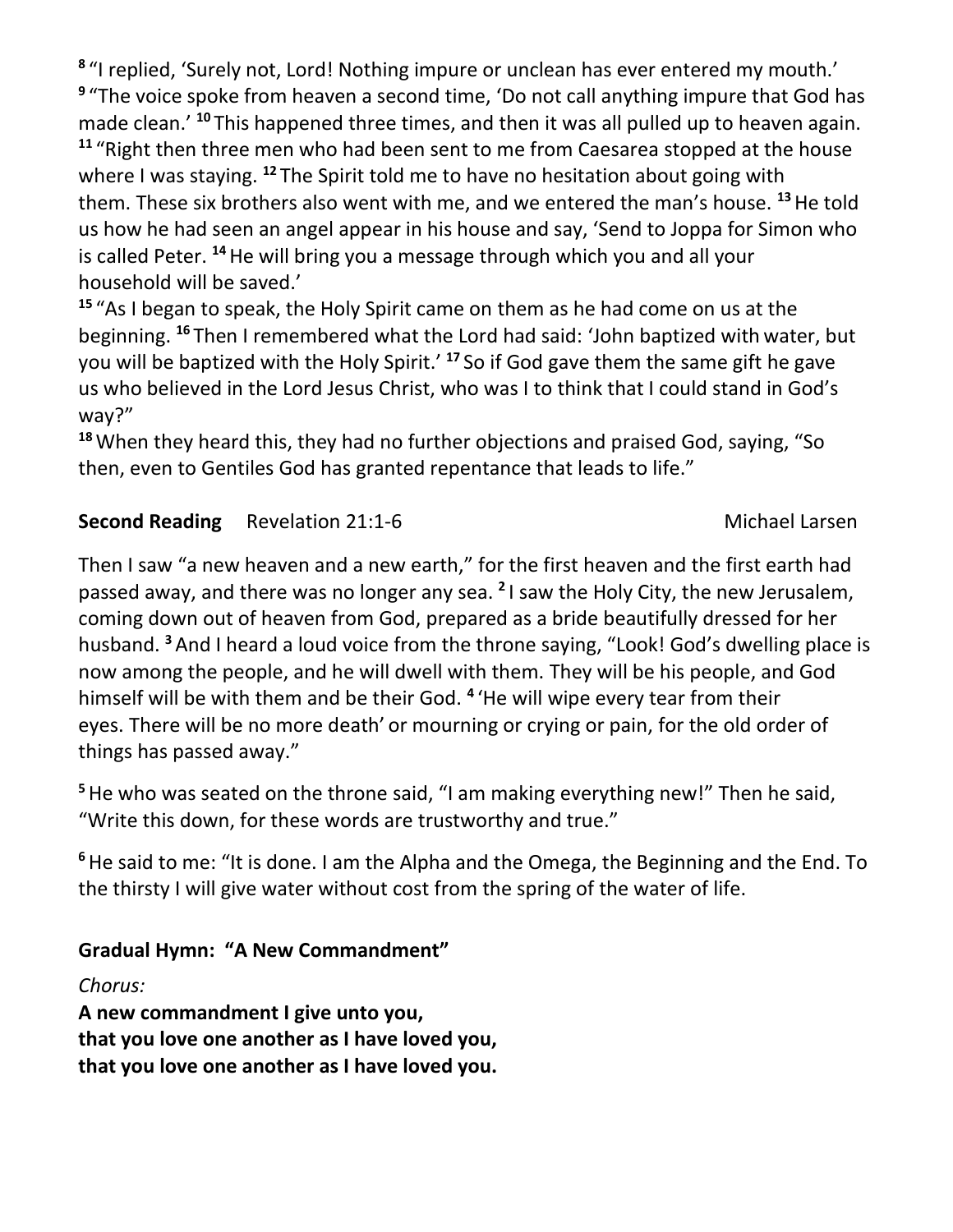**By this shall all know that you are my disciples If you have love one for another. By this shall all know that you are my disciples If you have love one for another.** *Chorus.*

**You are my friends if you do what I command you. Without my help you can do nothing. You are my friends if you do what I command you. Without my help you can do nothing.** *Chorus.*

| <b>Gospel Reading</b> | John 13:31-35                                                                                  | The Rev. Canon James Robinson |
|-----------------------|------------------------------------------------------------------------------------------------|-------------------------------|
| Reader<br>People      | The Lord be with you.<br>And also with you.                                                    |                               |
| Reader<br>People      | The Holy Gospel of our Lord Jesus Christ according to John<br>Glory to you, Lord Jesus Christ. |                               |

**<sup>31</sup>**When he was gone, Jesus said, "Now the Son of Man is glorified and God is glorified in him. **<sup>32</sup>** If God is glorified in him, God will glorify the Son in himself, and will glorify him at once.

**<sup>33</sup>** "My children, I will be with you only a little longer. You will look for me, and just as I told the Jews, so I tell you now: Where I am going, you cannot come.

**<sup>34</sup>** "A new command I give you: Love one another. As I have loved you, so you must love one another. **<sup>35</sup>** By this everyone will know that you are my disciples, if you love one another."

*Reader* The Gospel of Christ. *People* **Praise to you, Lord Jesus Christ.** 

**Sermon Sermon Sermon Sermon The Rev. Steve Bateman** 

**Solo** "Blessed Assurance," arr. by R. Kirshbaum. Erinn Roberts

# **The Nicene Creed**

*Celebrant* Let us confess our faith as we say, *All* **We believe in one God, the Father, the Almighty, maker of Heaven and Earth, of all that is, seen and unseen.**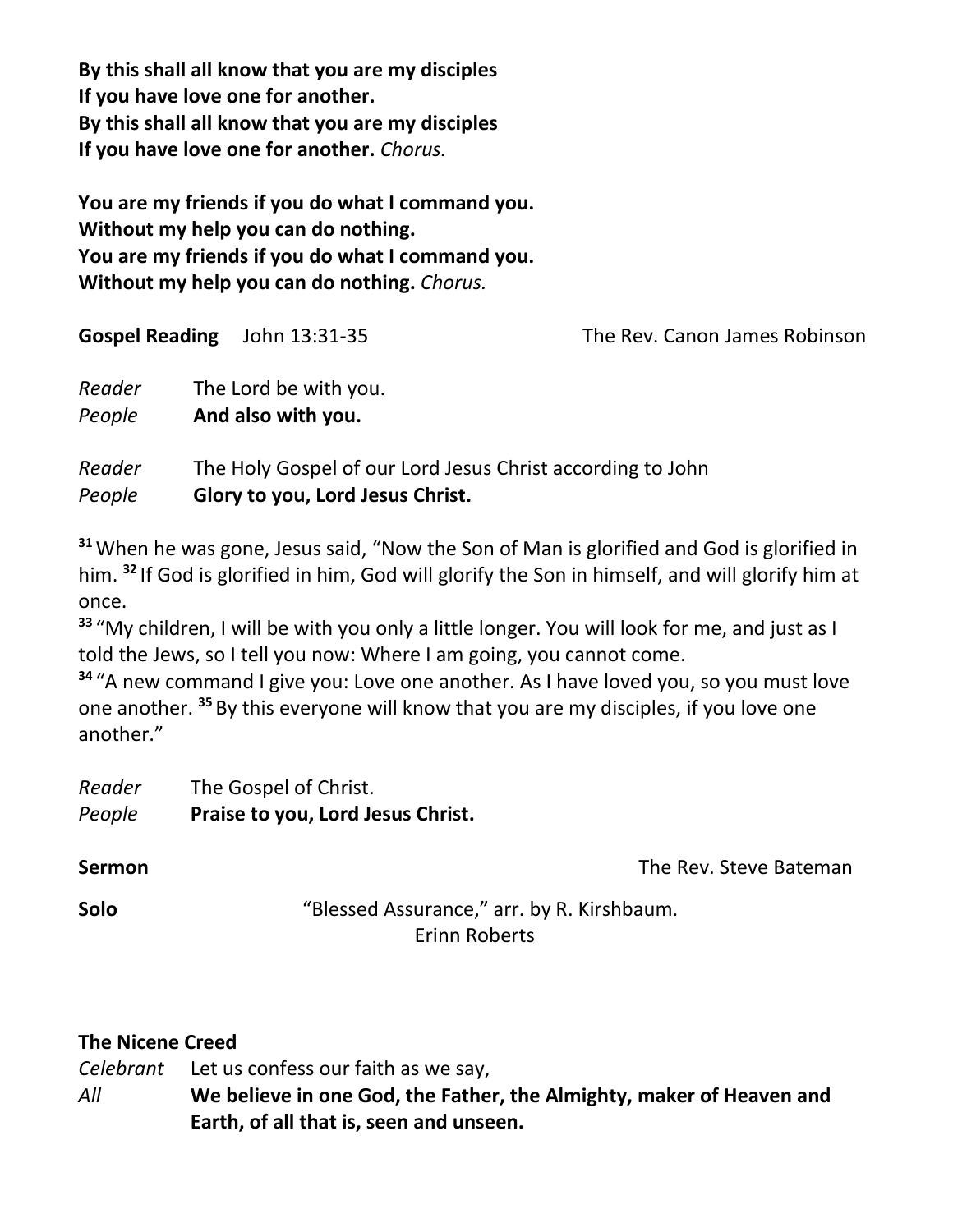**We believe in one Lord, Jesus Christ, the only Son of God, eternally begotten of the Father, God from God, Light from Light, true God from true God, begotten, not made, of one being with the Father. Through him all things were made. For us and for our salvation he came down from heaven: by the power of the Holy Spirit he became incarnate from the Virgin Mary and was made man. For our sake he was crucified under Pontius Pilate; he suffered death and was buried. On the third day he rose again in accordance with the scriptures; he ascended into heaven and is seated at the right hand of the Father. He will come again in glory to judge the living and the dead, and his kingdom will have no end.**

**We believe in the Holy Spirit, the Lord, the giver of life, who proceeds from the Father. With the father and the Son he is worshipped and glorified. He has spoken through the prophets. We believe in one holy catholic and apostolic Church. We acknowledge one baptism for the forgiveness of sins. We look for the resurrection of the dead, and the life of the world to come. Amen.**

### **Prayers of the People** *(all kneeling)* Greg Young Anglican Cycle of Prayer: We pray for The Scottish Episcopal Church.

Diocesan Cycle of Prayer: In Our Diocese we pray for St. Michael, Canmore, and The Rev. Howard Thornton, The Rev. Seth Enriquez, The Rev. Canon Dr. Richard LeSueur, and The Rev. Deacon Sean Krausert. In the Companion Diocese of the Windward Islands we pray for St. Paul, Calliaqua, with St. John, Belair, and The Rev. Canon Ashton Francis, and Mothers' Union Diocesan President, Mrs. Hermione St. Bernard.

Parish Cycle of Prayer: We pray for those who assist with worship ministries: Lay Readers, Lay Assistants, Lectors, Sidespeople, Servers, and the Sanctuary Guild.

#### **Confession and Absolution**

*Celebrant* Dear friends in Christ, God is steadfast in love and infinite in mercy; he welcomes sinners and invites them to his table. Let us confess our sins, confident in God's forgiveness.

#### *Silence is kept. The celebrant and the people say together,*

**Most merciful God, we confess that we have sinned against you in thought, word, and deed, by what we have done, and by what we have left undone. We have not loved you with our whole heart; we have not loved our neighbours as ourselves. We are truly sorry and we humbly repent. For**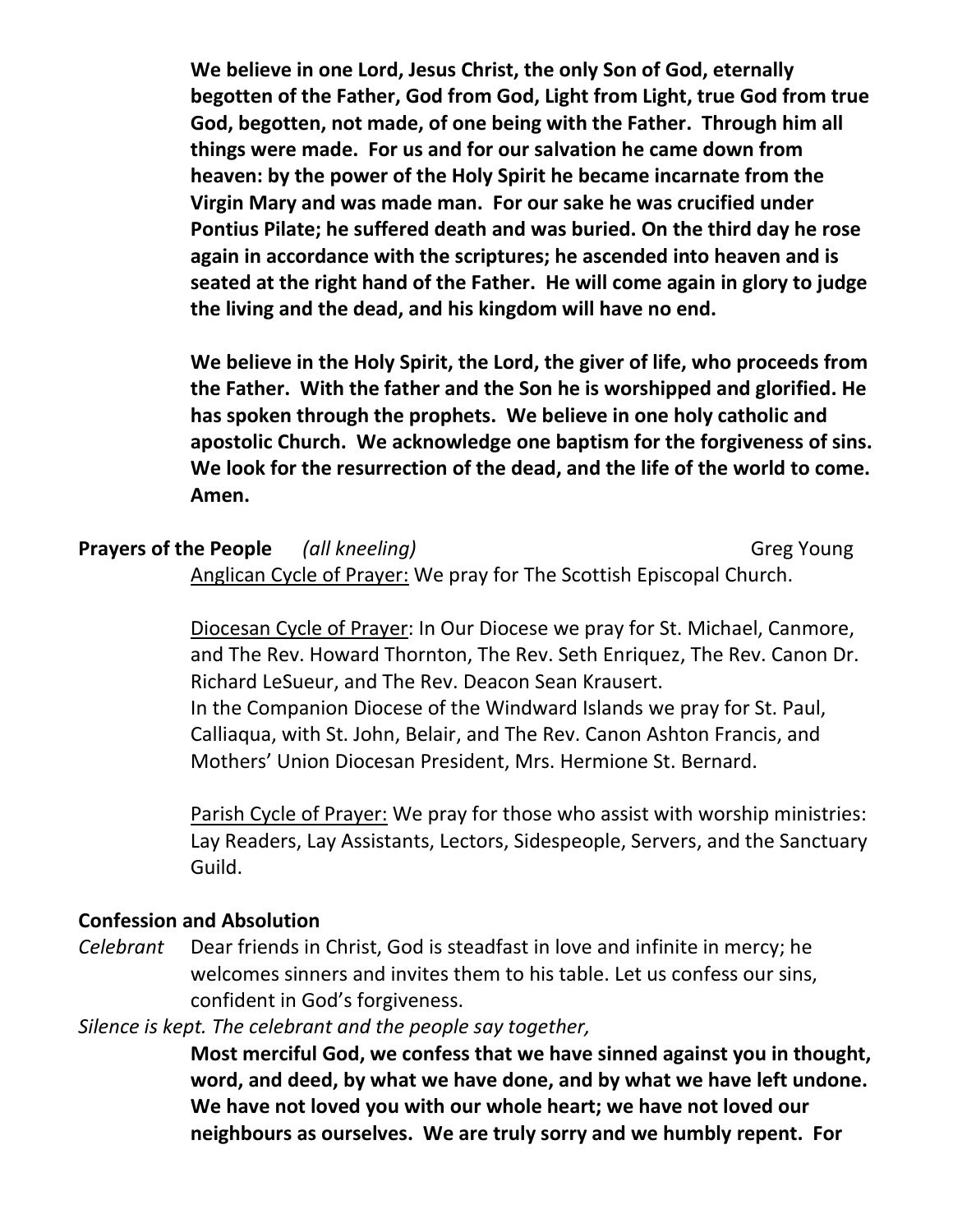**the sake of your Son Jesus Christ, have mercy on us and forgive us, that we may delight in your will, and walk in your ways, to the glory of your name. Amen.**

*Celebrant* Almighty God have mercy upon you, pardon and deliver you from all your sins, confirm and strengthen you in all goodness, and keep you in eternal life; through Jesus Christ our Lord.

*People* **Amen.**

**The Peace** *All stand, and one of the ministers addresses the people:* The peace of the Lord be always with you. *People* **And also with you**

**Offertory Hymn: #237 "Now the Green Blade Rises"**

**Now the green blade rises from the buried grain, wheat that in dark earth many days has lain; love lives again, that with the dead has been; love is come again like wheat arising green.**

**In the grave they laid him, Love by hatred slain, thinking that he would never wake again, laid in the earth like grain that sleeps unseen; love is come again like wheat arising green.**

**Forth he came at Easter, like the risen grain, he that for three days in the grave had lain; raised from the dead, my living Lord is seen; love is come again like wheat arising green.**

**When our hearts are wintry, grieving, or in pain, your touch can call us back to life again, fields of our hearts that dead and bare have been; love is come again like wheat arising green.**

#### **The Celebration of the Eucharist**

| (Remain Standing)            |                                                                                                                                                                                                 |                                   |
|------------------------------|-------------------------------------------------------------------------------------------------------------------------------------------------------------------------------------------------|-----------------------------------|
| <b>Prayer over the Gifts</b> |                                                                                                                                                                                                 | The Rev. Dr. Gillian Breckenridge |
| All                          | Gracious God, you show us your way and give us your divine life. May<br>everything we do be directed by the knowledge of your truth. We ask this<br>in the name of Jesus Christ the risen Lord. |                                   |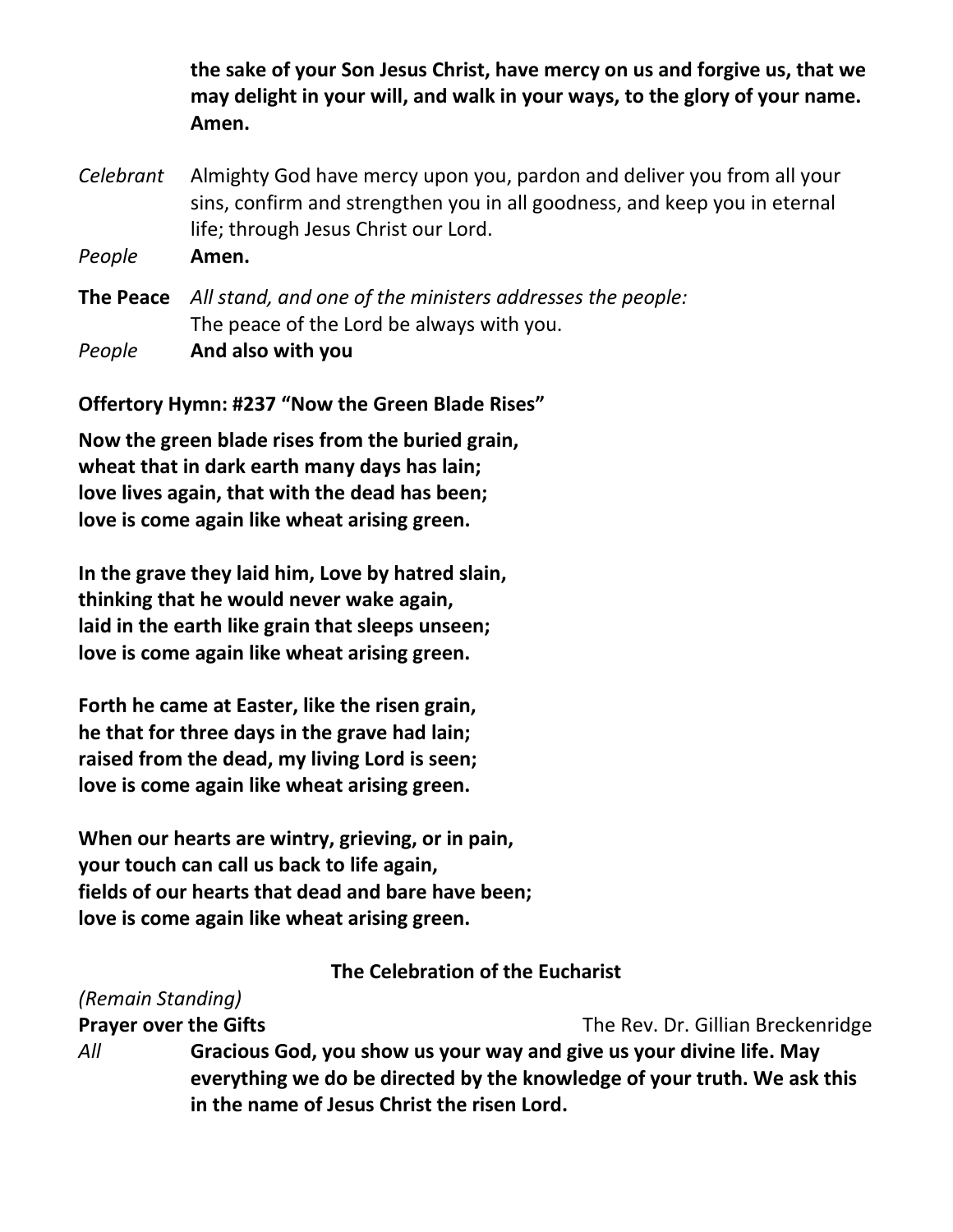## **Eucharistic Prayer 3**

*Celebrant* The Lord be with you. *People* **And also with you**. *Celebrant* Lift up your hearts. *People* **We lift them to the Lord**. *Celebrant* Let us give thanks to the Lord our God. *People* **It is right to give our thanks and praise**.

 *Celebrant* Blessed are you, gracious God, creator of heaven and earth; we give you thanks and praise for the glorious resurrection of your Son Jesus Christ our Lord; for he is the true paschal lamb who has taken away the sin of the world. By his death he destroyed death, and by his rising to life again he has won for us eternal life. Therefore, joining our voices with the whole company of heaven, we sing our joyful hymn of praise to proclaim the glory of your name.

**Holy, holy, holy Lord,**

**Lord God of hosts.**

**Heaven and earth are full of your glory, hosanna in the highest. Blessed is he who comes in the name, who comes in the name of the Lord. Hosanna in the highest, hosanna in the highest.**

*Celebrant* We give thanks to you, Lord our God, for the goodness and love you have made known to us in creation; in calling Israel to be your people; in your Word spoken through the prophets; and above all in the Word made flesh, Jesus your Son. For in these last days you sent him to be incarnate from the Virgin Mary, to be the Saviour and Redeemer of the world. In him, you have delivered us from evil, and made us worthy to stand before you. In him, you have brought us out of error into truth, out of sin into righteousness, out of death into life.

> On the night he was handed over to suffering and death, a death he freely accepted. Our Lord Jesus Christ took bread; and when he had given thanks to you, he broke it, and gave it to his disciples, and said, "Take, eat: this is my body which is given for you. Do this for the remembrance of me."

> After supper he took the cup of wine; and when he had given thanks, he gave it to them, and said, "Drink this, all of you: this is my blood of the new covenant, which is shed for you and for many for the forgiveness of sins. Whenever you drink it, do this for the remembrance of me."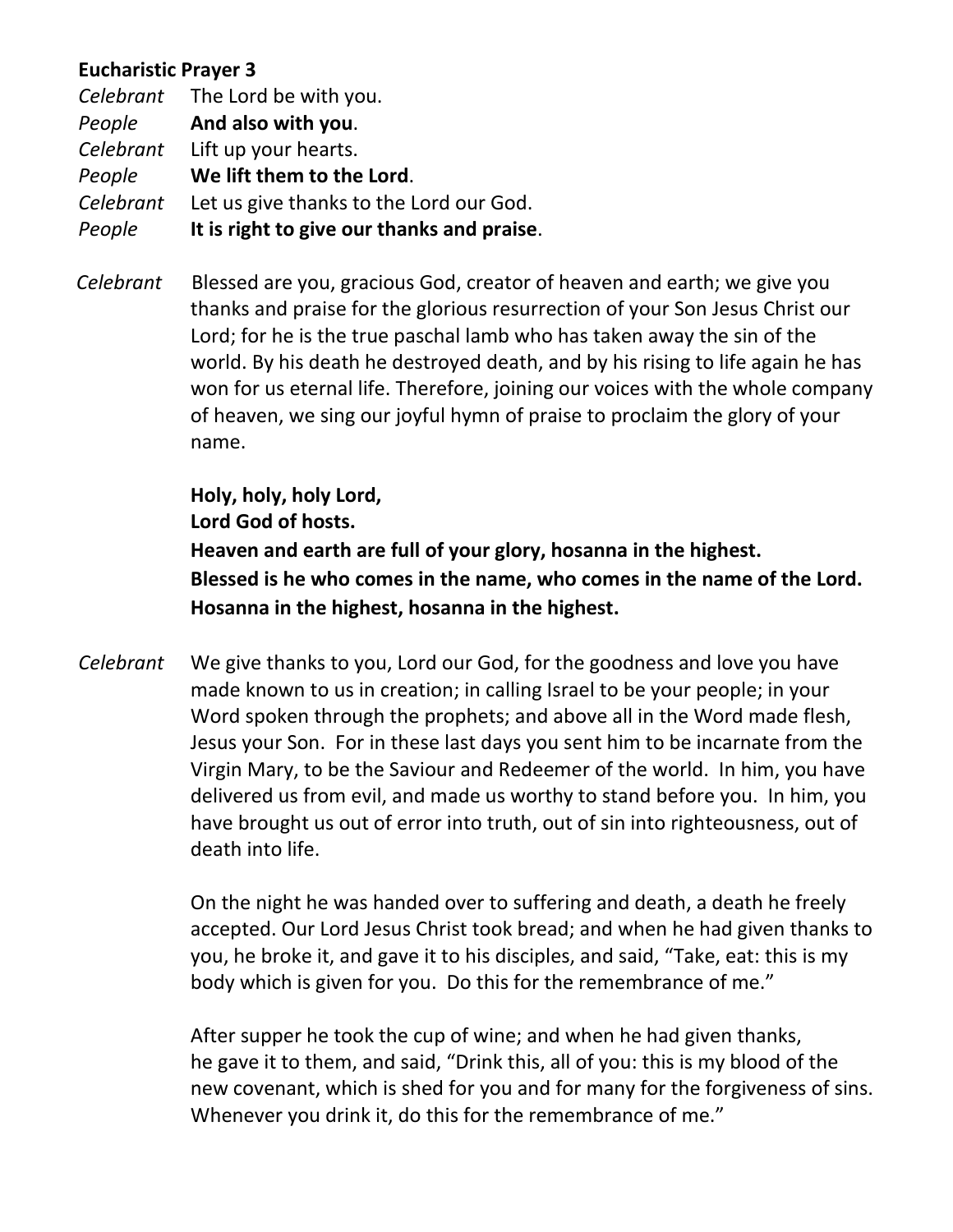Therefore, Father, according to his command, *All* **we remember his death, we proclaim his resurrection, we await his coming in glory;**

*Celebrant* and we offer our sacrifice of praise and thanksgiving to you, Lord of all; presenting to you, from your creation, this bread and this wine. We pray you, gracious God, to send your Holy Spirit upon these gifts, that they may be the sacrament of the body of Christ and his blood of the new covenant. Unite us to your Son in his sacrifice, that we, made acceptable in him, may be sanctified by the Holy Spirit. In the fullness of time, reconcile all things in Christ, and make them new, and bring us to that city of light where you dwell with all your sons and daughters; through Jesus Christ our Lord, the firstborn of all creation, the head of the Church, and the author of our salvation;

By whom, and with whom, and in whom, in the unity of the Holy Spirit, all honour and glory are yours, almighty Father, now and for ever. Amen.

# **The Lord's Prayer** *(all kneeling)*

*Celebrant* And now, as our Saviour Christ has taught us, we are bold to say, **Our Father, who art in heaven, hallowed be thy name, thy kingdom come, thy will be done, on earth as it is in heaven. Give us this day our daily bread. And forgive us our trespasses, as we forgive those who trespass against us. And lead us not into temptation, but deliver us from evil. For thine is the kingdom, the power, and the glory, for ever and ever. Amen.**

#### **The Breaking of the Bread**

| Celebrant | Lord, we died with you on the cross.           |
|-----------|------------------------------------------------|
| All       | Now we are raised to new life.                 |
| Celebrant | We were buried in your tomb.                   |
| All       | Now we share in your resurrection.             |
|           | Celebrant Live in us, that we may live in you. |

# **The Communion**

All baptized Christians regardless of denomination are welcome at the Lord's Table.

*Celebrant* The gifts of God for the people of God.

# *All* **Thanks be to God.**

*Celebrant* Those joining from home may say the prayer which appears on your screen.

*The celebrant and people then receive communion. The sacrament is given with the following words.*

*The body of Christ (given for you). The blood of Christ (shed for you).*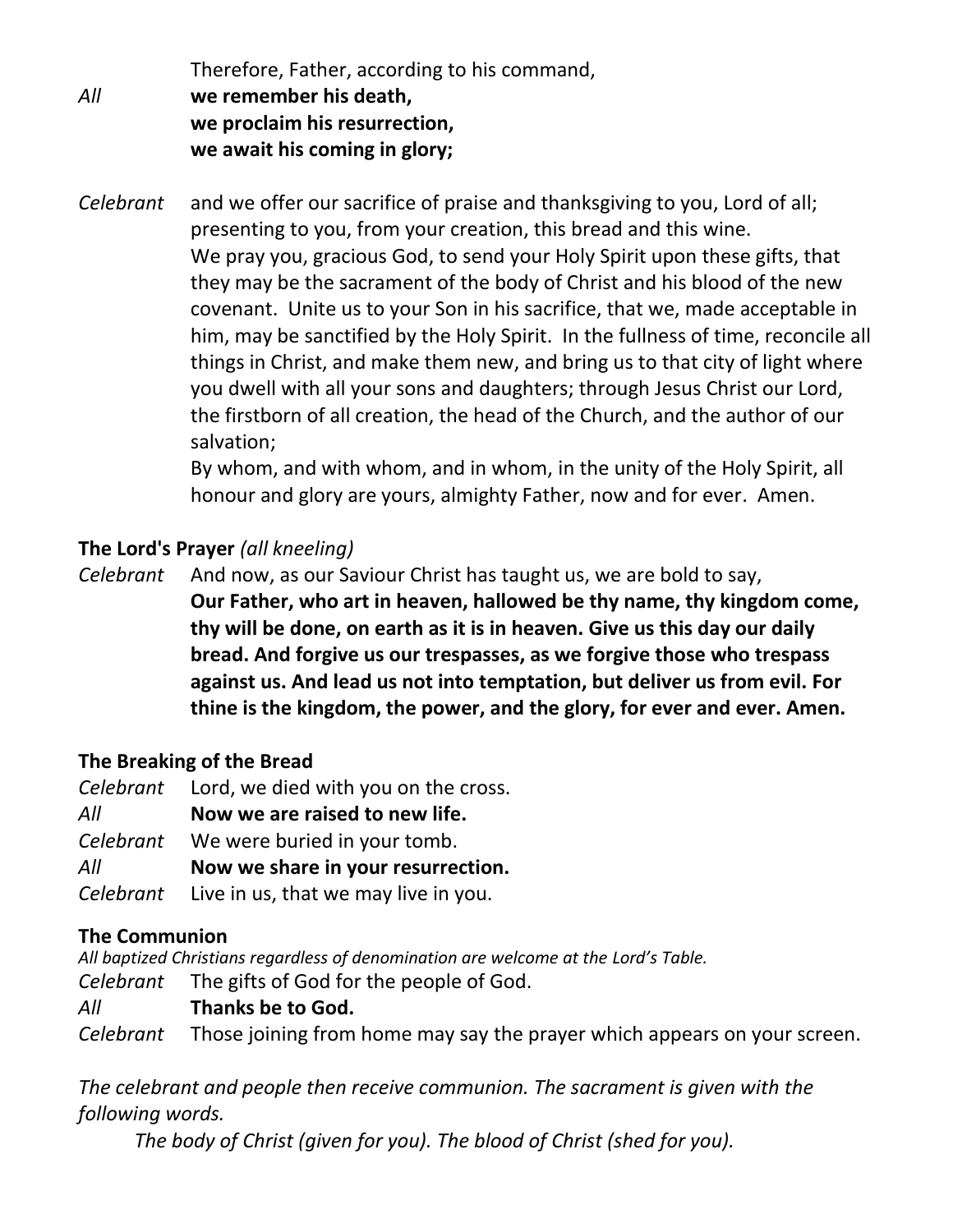### **Prayer after Communion**

*Celebrant* Let us pray. *(all kneeling)*

*All* **God of love, in this eucharist we have heard your truth and shared in your life. May we always walk in your way, in the name of Jesus Christ the Lord. Amen**

*(all standing)*

*Celebrant* Glory to God

*All* **whose power, working in us, can do infinitely more than we ask or imagine. Glory to God from generation to generation, in the Church and in Christ Jesus, forever and ever. Amen.**

# **Blessing**

**Recessional Hymn: #330 "O Praise Ye the Lord"**

**O praise ye the Lord! Give praise in the height; rejoice in God's Word, ye angels of light; ye heavens, adore him by whom ye were made, and worship before him in brightness arrayed.**

**O praise ye the Lord! Give praise upon earth; in tuneful accord, give thanks for new birth; praise God who hath brought you all grace from above, praise God who hath taught you the pathways of love.**

**O praise ye the Lord! Thanksgiving and song be ever outpoured all ages along; for love in creation, for heaven restored, for grace of salvation, O praise ye the Lord!**

# **Dismissal**

*Celebrant* Go in peace to love and serve the Lord. *All* **Thanks be to God.**

# **Postlude**

Flowers at the altar are in loving memory of Bud by Lois, Bruce, Charlie and Laird.

Thank you to our technical crew this morning: Sound: Barry Adams, David Hignell; Videography: Jonathan and Orion Legg